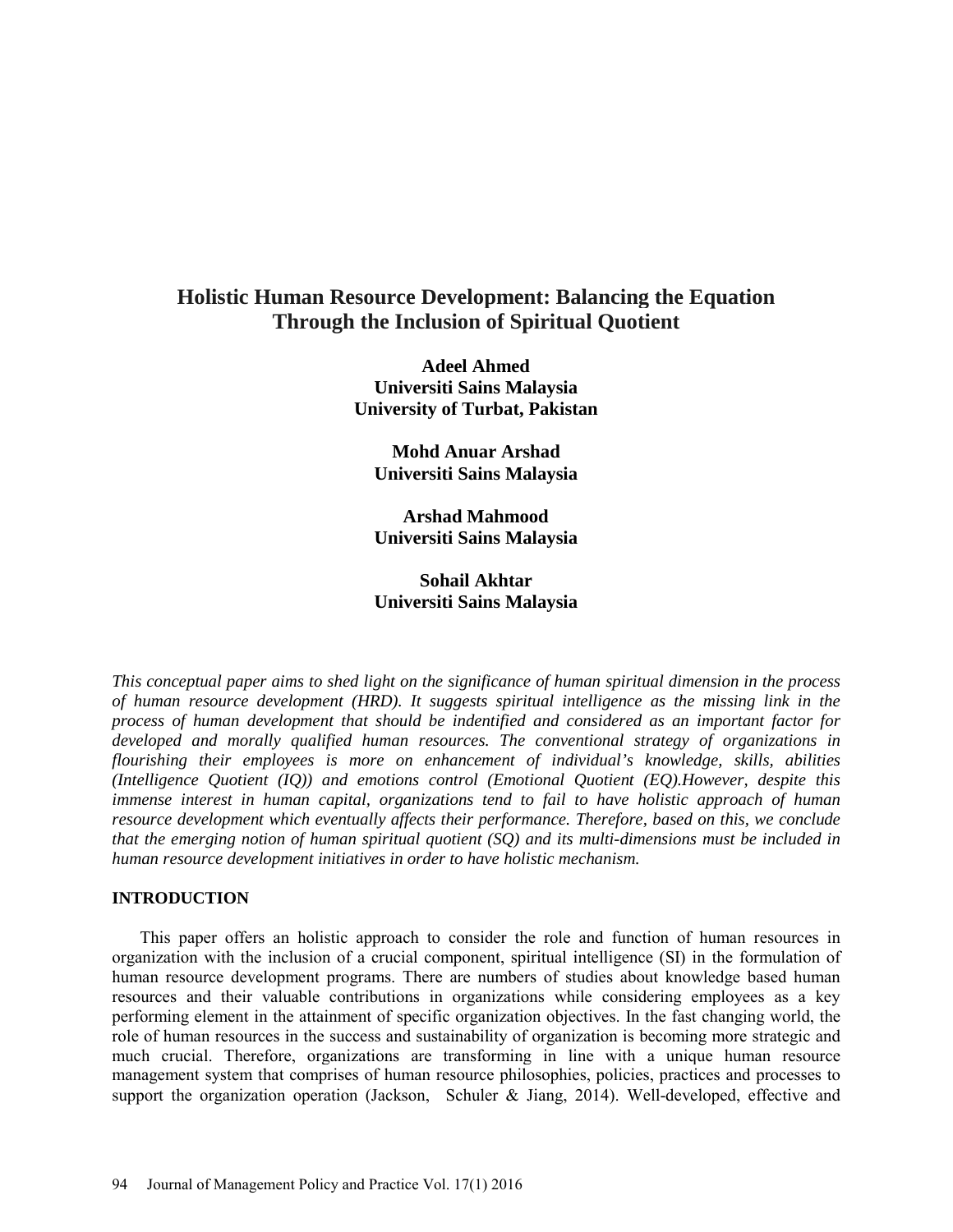value-added employees are the outcome of competitive and strategic HRM systems which will result from well structured human resources development program in serving the broader plan of the organizations. However, despite well developed HRD program, organizations are still experiencing human crises which lead to a great loss of the organization's assets. Among the human crises occurring in the organization are giving and taking bribery, account manipulation, sabotage, dishonesty, selling company's information and so forth which create a huge dilemma for the organization.

Regardless of investment in human resources for their growth and development, organizations are also very much concerned on the deviant behavior issues of the workforce. Thus, in general, firms provide several types of training opportunities for their employee's welfare and growth that are ranging from skill enhancement to social development programs. The organizations' human resource development programs cover the cognitive and non-cognitive elements of humans such as improvement in the level of individuals knowledge, skills, attitudes, self management, anger control, stress handling, conflict management and communication skills. Organizations always strive to enrich their employees with optimal competencies to perform their tasks in efficient manner. Organizations usually assert that people are the most important assets that needs to be developed or else it will be an expensive cost to the organization (Cascio, 2014). Hence, Walton (1999), and Holton (2000) define human Resource Development (HRD) as a set of formal organizational and individual practices that are designed to enhance the potential contribution of human resources to the organization.

In addition, the strategic role of Human Resource Development (HRD) has been recognized and established by researchers and practitioners (Garavan, Heraty & Barnicle, 1999). According to Harrison (1997), strategic HRD is referred as the provision of training, development and educational activities designed to enhance the utilization of human resources within the organization and it will contribute to the accomplishment of explicit corporate and business strategies of the organization. Organizations around the globe are performing their operations in knowledge based economy. Subsequently in this phenomenon knowledge workforce is considered as a driving force for the organization success. Therefore, ensuring proper training and development will enhance competitiveness of the employees that could become a competitive advantage for the firm in the long run (Li & Huang, 2011). According to Becker (1993), the development of human resources of any country could bring sustainable long term development of the country. In turn, Gupta and Govindarajan (2000) stressed that proper human resource development system is crucial for broader human resource management system in the multinational companies due to the transfer of knowledge and employees competencies across the globe. HRD as a field of study and practice that will ensure sustainable innovation via the continuous and efficient utilization of resources, creative and dedicated people, technology, structure, and conducive working culture which will lead to a greater organizational performance and productivity (Watkins & Marsick, 2014). The growing evidence of new concepts in the field of HRD are emerging and becoming more significant whereby similarly and commonly HRD was also termed as "employee development," "learning organizations," and "talent management"(Brewster, Sparrow, & Vernon, 2007; Kim & McLean, 2012).

# **CURRENT TRENDS OF HUMAN RESOURCE DEVELOPMENT (HRD)**

The rapid changes in business environment as a reason of globalization created ample potential of uncertain elements that may affect a well designed HR system which also potentially affect on HRD (Kuchinke, 2013). Thus, HRD is becoming a major priority in MNCs for achieving continuous improvement and growth (Collings, McDonnell, & Scullion, 2009). Edralin (2011), explicate that organizations heavily spending on their human resources through implementation\execution of technical and behavioral training programs to enhance their competencies that stimulate innovation and helps in attaining competitive advantage in business world. Furthermore, training and development of employees becomes inevitable and a strategic investment in human resource capital (Edralin, 2011). Over the years, the role of training has changed due to several factors like globalization, the advent of new technology, attracting and winning talents, workforce diversity, quality emphasis, need for leadership, increased value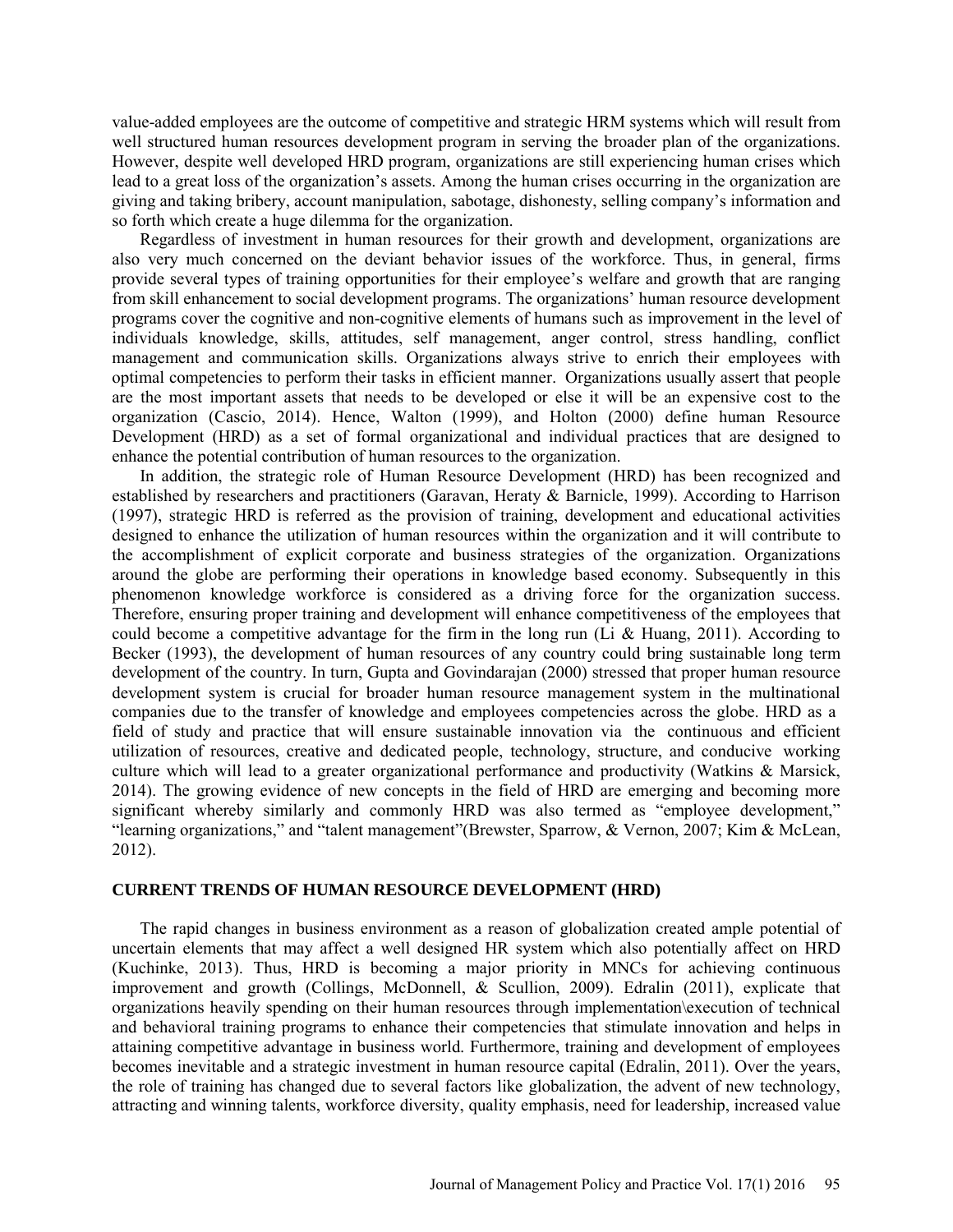placed on knowledge, and the high performance model of work systems (Noe, 2002). In addition, HRD is considered as a social and discursive construct. Generally, organization views their HRD programs either at individual level or organizational level as investment rather than a cost. In fact, HRD programs comprise a set of learning activities that reinforces other human resource strategies. The execution of HRD initiatives ensured effective management and deliverance of training for human resources within organization. Above all, managers put their utmost efforts to integrate HRD plan with firm strategic plans to achieve competitive advantage and to maintain business sustainability in the world. Apparently the purpose of HRD is to identify and improve employee's core competencies in order to attain organization's short term and long-term goals (Clardy, 2008).

HRD scholars such as Elliott and Turnbull (2005), and Sambrook (2012), critically expressed that individual is the end role in organizational success. Moreover, from the ethical and pragmatic perspective the integrity of HRD might be at risk if the major concerns of human resources such as clearing, wellbeing, growth, meaning and spirituality taken as a tool to achieve firm goals rather than values in themselves. The improper alignment of HRD goals and objectives can lead organization's members towards dysfunctional behavior (MacKenzie, Garavan & Carbery, 2011).

Researchers criticized that the area of human resource development has been focused on the short term goals rather than on the long term performance (Bierema, 2009; O'Donnell, McGuire, & Cross, 2006; Sambrook, 2009) and this approach have a strong potential to give birth to dysfunctional behaviors in organized manner at work place (Giroux, 2008; Martynov, 2009; Society for Human Resource Management [SHRM], 2008).

### **HOLISTIC MECHANISM OF HRD**

In the era of knowledge and unanticipated future, the need for learning has gained new meaning at work. Besides that, the environment uncertainty which is characterized by restrictive growth, economic and social turmoil, dispersed work activities, climate change, complex and unstable organization structures (Russ-Eft, Watkins, McLean, Jacobs & Marsick, 2014) had contributed to the escalation of human crises in the organization has calls for new approach for a deeper quest of wholeness in leadership development (Drucker, 1999; Friedman, 2005; Kouzes & Posner, 2007). The new move towards leadership and management had resulted authentic engagement, sustainability and genuine quest for wholeness. Therefore, the pursuance for holistic human resource development is indispensable for exploration, learning, growth and accomplishment in existing workplace environment (Thakadipuram, 2010).

The HRD activities need more rigorous exploration in order to solve and develop a suitable design of solution to the existing human resource problems. It requires HRD practitioners to consider diverse dimensions, constraints, and requirements in designing a well thought-out learning system that entail a proper alignment of macro and micro aspects of human resource practices (i.e. selection, compensation, on-the-job training, work design, and others) in a balanced and coordinated fashion (Kuchinke, 2013). According to Kuchinke (2013), previous HRD research and theories generally are not based on the holistic and self directed approach for employees' development at work. In fact, HRD had moved beyond training and development to encompass an array of needs for preparing, recruiting, developing, supporting, and terminating employees and professionals within organizations. However, HRD literature shows that there is lack in holistic understanding of human resources in coming out with holistic human resources development program. Therefore, there is a great call for redesigning HRD philosophy in holistic manner in order to establish greater satisfaction for all stakeholders (Marques, 2005). Kuchinke (2013) perceived holistic viewpoint was fundamental to humanistic psychology and existentialism that support for organization development, employee training and development in prior theories. The holistic development of employees and building learning communities where the organization exploits spiritual needs of people is considered as a new initiative in human development process (Fenwick & Lange 1998). Subsequently, the holistic human resource development program will enhance the quality of employee where they do not only come at work with their bodies and minds but also with hearts, souls,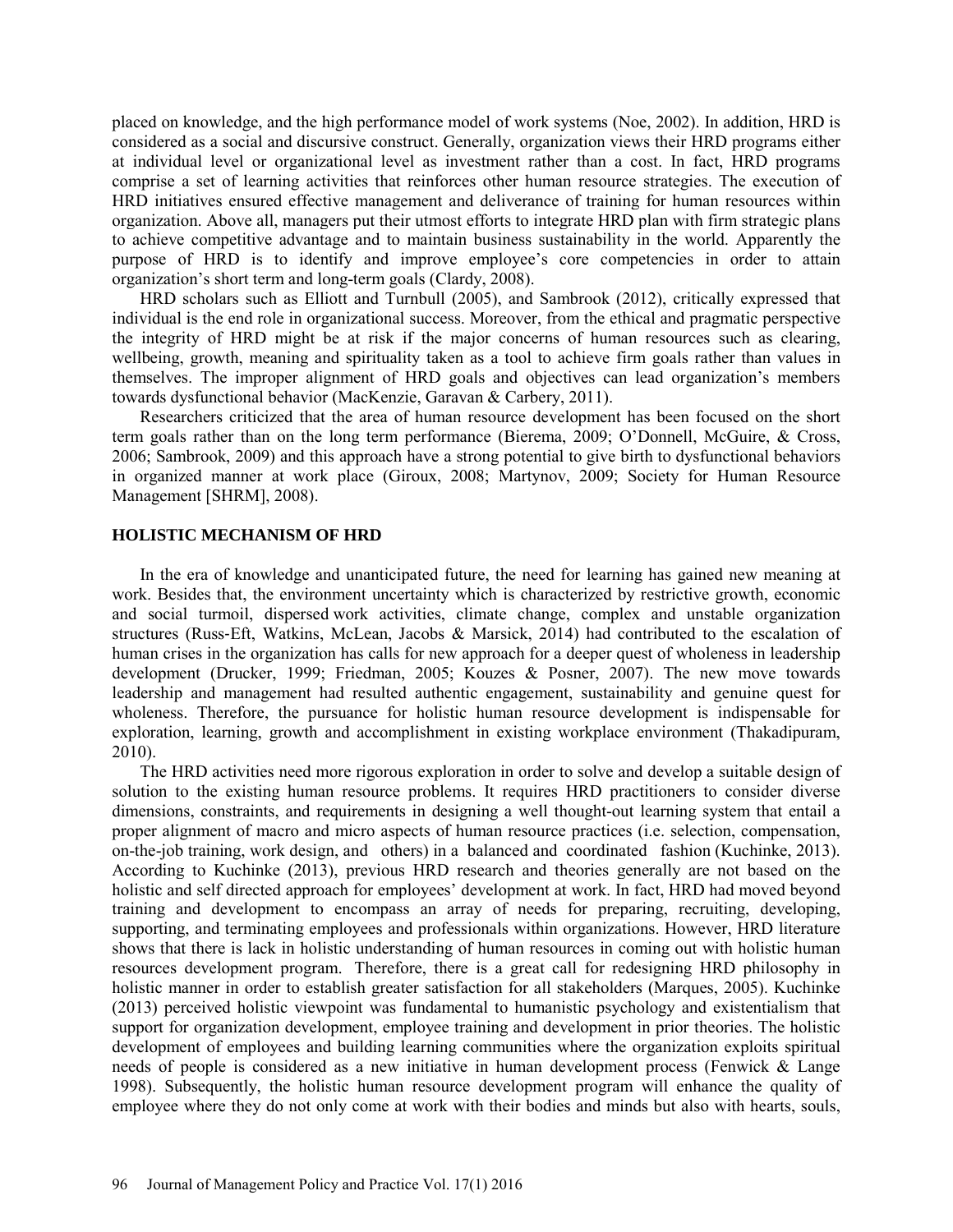creativity and divine spirit (Karakas, 2010). It has been recognized and witnessed that there is gradual shift in employee work behavior, as described in the model of employee behavior which elaborate and underline the core components on employee behavior that normally flourish.

### **MODEL OF EMPLOYEE BEHAVIOR**

In general, employee behavior is considered as the most critical aspect for HRD program design, delivery and implementation. Werner & Desimone (2008) presented a model of employee behavior and indentified the basic factors that shape individual behavior in two important categories which are internal and environmental forces (Refer to Diagram 1). This model depicts that employee related forces are motivation, attitudes and KSA (Knowledge, Skills, and Abilities), likewise, environmental factors are supervisors, the organization and colleagues.

Generally, majority of organizations are much meticulous with regard to the inclusion of these attributes in the HRD programs. However, the employee behavior model is more focused and based on rational (IQ) and emotional (EQ) aspects for human development. As a result, employees will conduct their behaviors depend upon cognitive and non cognitive characteristics, for instance, education, skills, abilities, experience, emotional intelligence and spiritual intelligence (Wright, 2008). Little consensus were found on the definition of intelligence whereby, Neisser, Boodoo, Bouchard, Boykin, Brody, Ceci, Halpern, Loehlin, Perloff, Sternberg, & Urbina, (1996), Sternberg, (1997), and Pinker (1997) define intelligence as the ability to attain goals in the face of obstacles by means of decisions based on rational rules. In addition, Chiu, Hong, and Dweck (1994), define intelligence as the level of skills and knowledge currently available for problem-solving. On top of that, Emmons (2000), given some specific domains of intelligence which are: breadth of knowledge, depth of knowledge, performance accomplishments, automaticity or ease of functioning, skilled performance under challenging conditions, generative flexibility, and speed of learning and developmental change.



# **FIGURE 1 MODEL OF EMPLOYEE BEHAVIOR**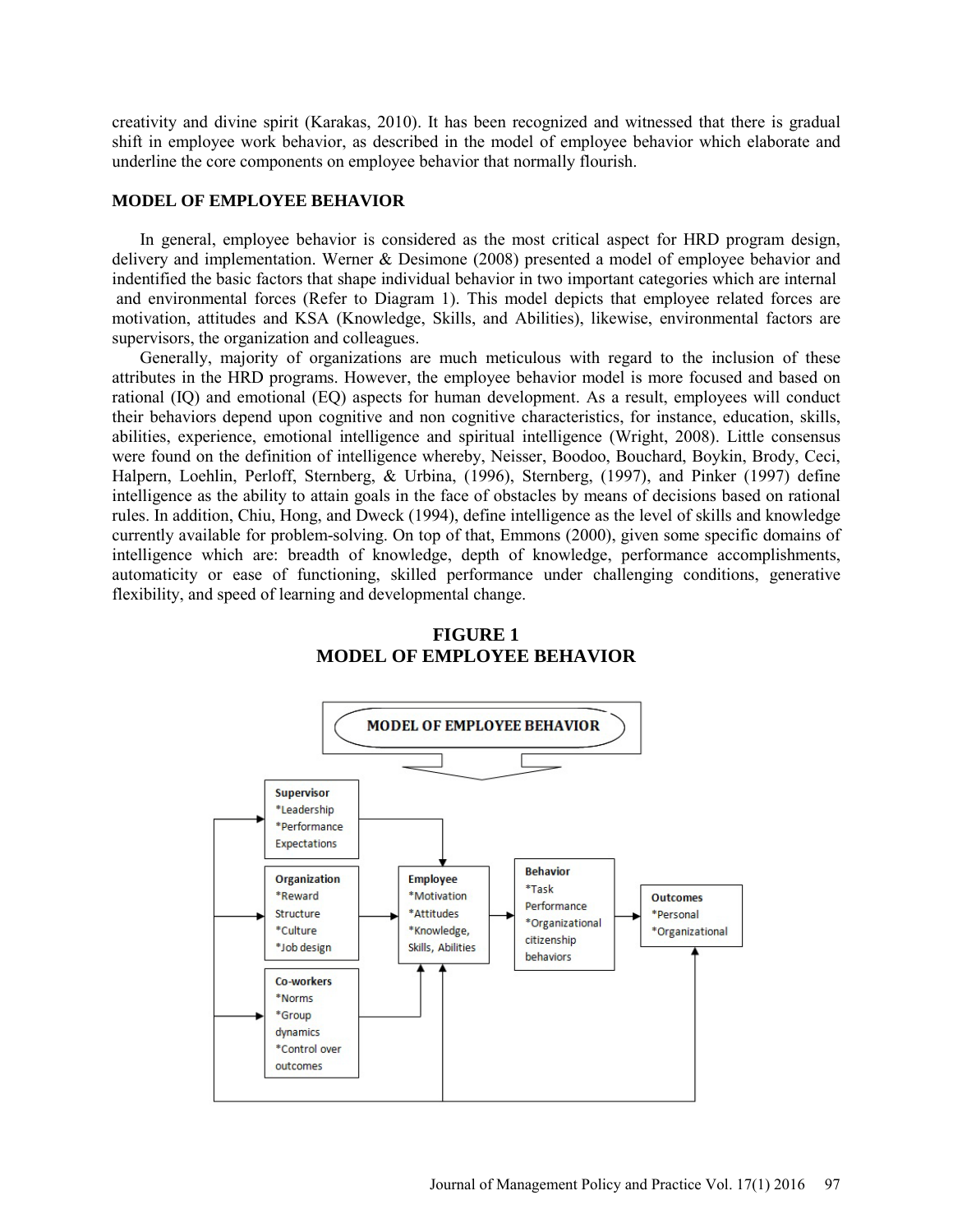However, Cherniss (2010) argued that success in work and life depends on more than just the basic cognitive abilities typically measured by IQ tests and related measures but it also depends on a number of personal qualities that involve the perception, understanding, and regulation of emotion. The enormous recognition on emotional quotient (EQ) from academicians, practitioners, business leaders and psychologists shows its' importance in the HRD (Burbach, Barbuto & Wheller, 2003). Back in 1990, the concept of emotional quotient (EQ) was first coined by Salovey and Mayer (1990) and the researchers argued that emotional quotient (EQ) is a type of social intelligence, that is individual ability to monitor their own and others' emotions, to discriminate among them and to use that information to guide their thinking and actions. Emotional quotient has its roots in the notion of social intelligence as first proposed by Thorndike in 1920. Later on, the idea was popularized by Goleman's best-selling book Emotional Intelligence (1995), in which he claimed that emotional quotient (EQ) is beyond the intelligence quotient (IQ) and has significant effects on person's life outcomes. Mayer and Salovey (1997) have conceptualized emotional quotient as a set of mental abilities concerned with emotions and the processing of emotional information. EQ is becoming a central component in understanding organizational behavior dynamics (Ybarra, Kross & Sanchez-Burks, 2014). In reality, employees face various problems and experience dynamic states of emotional feelings such as anger, anxiety, stress and frustration at work. Organizations are striving in enhancing their employees' ability in dealing and controlling their emotional state which will affect their work performance and job satisfaction. This is because an effective management of positive and negative emotions of employees oneself and others could be helpful in dealing with work related issues and promote appreciative interpersonal relationships. For example, such abnormalities which are the result of stress, and anger could be prevented through effective training mechanism such as stress and anger management that will ultimately influence human behavior and improve communication skills (Besharat, 2007).

Intelligently, controlling the emotions of oneself and understanding the emotions of others in any environment could be sooth full in achieving ones goals (Mayer & Salovey, 2005). According to Clarke (2006), wide focus of training programs on employees' emotional quotient resulted in positive personal and organizational outcomes. This is because mismanagement of employee's emotion will lead to physical illnesses, mental disorders, behavioral disturbances, and inappropriate reactions of the employee. Empirically, a study by Safari, Jafary & Baranovich (2014) found that training in anger management, stress management, and intrapersonal communication skills will enhance Emotional Quotient (EQ) of the female students. Proper HRD program on EQ will enhance the employees' quality especially to those who posses sensitive and fragile emotion can monitor their moods and emotions effectively (Salovey, Mayer, Goldman, Turvey & Palfai, 1995). Employees' capability in managing their emotions will determine their work success and well-being as emotions build valuable base of information for individuals to understand their social environment (Salovey & Grewal, 2005).

Human noble potentialities need further analysis to better understand the individual's motives for any action at work as well as to obtain the maximum impact of their presence. Thus, the nobility of employees at work is achieved when individuals put their efforts to perform their tasks with higher motivations (material, psychological, moral, and spiritual) to accomplish the organization's objectives. Therefore, Guillén, Ferrero and Hoffman (2014) said that understanding employee motivation taxonomy is crucial besides the effort to achieve organizational objectives. Further, Guillén et al., (2014) claimed that there is a rising interest regarding employee moral and spiritual motives that also help managers in developing human resources, decision making, to be on right direction, to gain valuable organizational outcome and improved esprit de corps for better consideration of employee work. Therefore, besides IQ and EQ, when the employee's ethical and spiritual values or motives are neglected from business sphere it will give worse effect on employee's motivation and lead to moral issues (Brophy, 2014).

Rousseau (2014) argued that spirituality constitutes three crucial factors by which individuals can live in superior perspective by knowing that their life has meaning, value, and purpose in positive ethical spectrum. People with spiritual qualities show signs of positivity in their behaviors as they become more patience, cordial, sincere, just, gratitude and with enhanced sense of community spirit.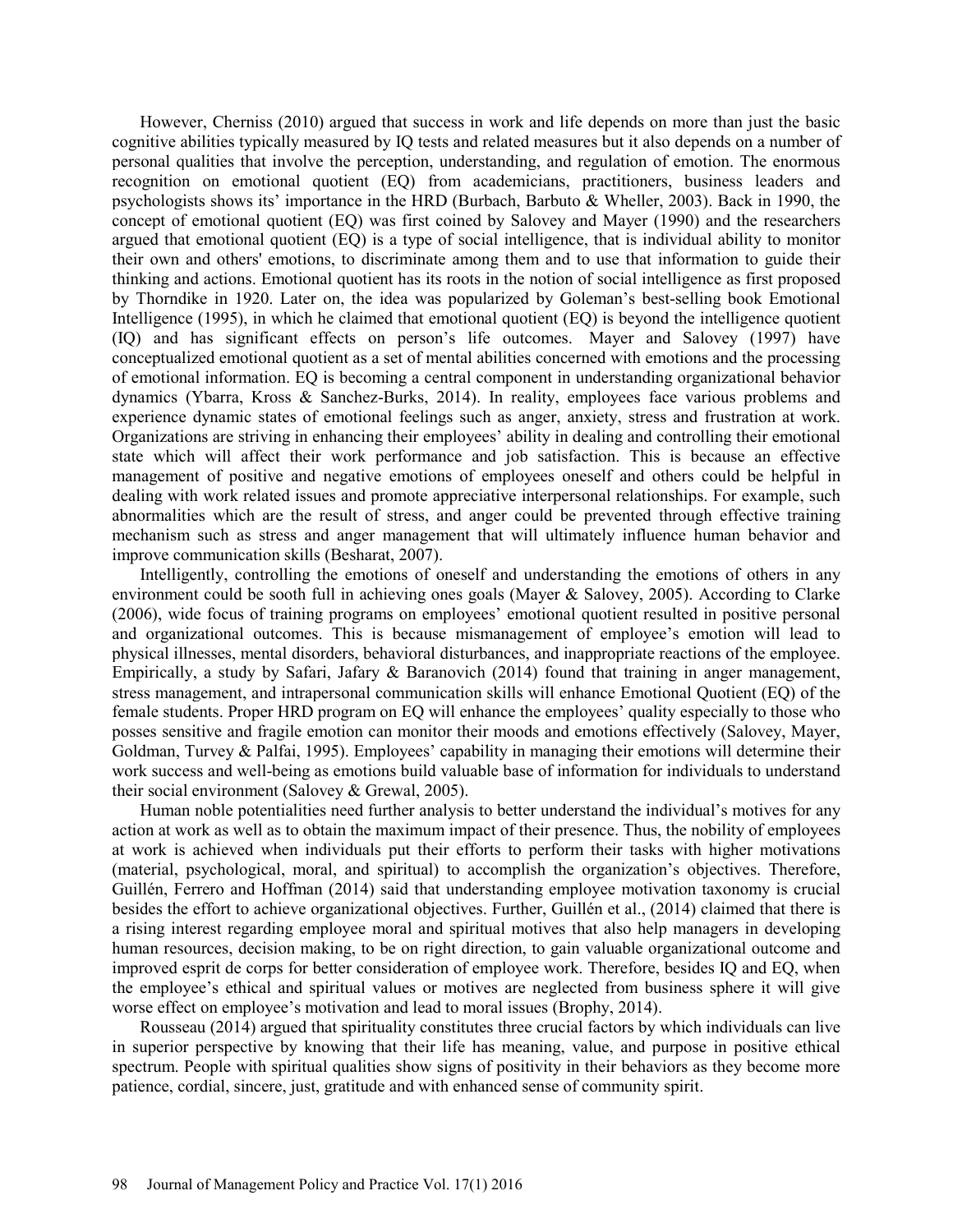#### **SPIRITUALITY AS AN INTELLIGENCE AND ITS SUBSTANTIAL BENEFITS FOR HRD**

Societies of post industrial revolution moved their concerns from survival needs to much higher needs, such as self respect, sociality, self actualization and spirituality (Tischler, 1999). Spirituality has many dimensions, domains, and definitions (Rovers & Kocum, 2010). History indicates that spirituality has been considered as central aspects of human intelligence and has been discussed by philosopher, psychologist and theologians (Gardner, 1983; Zohar & Masrhall, 2000; Emmons, 2000; Vaughan, 2002). Spirituality is the personal expression of ultimate concerns that bridges motivation, spirituality, and intelligence (Emmons, 2000). Therefore, spirituality as intelligence is a tentative concept, which is underscore by slight agreement concerning the definition of spirituality (Collins, 2010). However, spirituality is understood in several diverse ways that is different from religiosity and morality (Emmons, 2000; Vaughan, 2002; King & Dec Cicco, 2008). Literature provides ample evidences on the characteristics of spirituality which are found or recognized as spiritual quotient (SQ) which is also describe as spiritual intelligence. According to Wink and Dillon (2002), spiritual quotient (SQ) is built through the accumulation of separate experiences, that is, individuals increasingly experience an expanded commitment to engage in actual spiritual practices. On the other hand, Katilienė and Malinauskas (2011) emphasized that spiritual culture-based organizations agreed that people have both intelligence and spirituality in their work.

Zohar and Marshall (2004) found people with spiritual attributes described as spiritually intelligent as the word 'spiritus' in Latin mean that which gives life or vitality to a system. In addition, Ronel and Gan (2008) define SQ as an ability to understand the world and oneself through God-centeredness and to adapt one's life accordingly. In fact, it is a basic ability that shapes and directs all other abilities and there are several attributes of SQ, such as faith, humility, gratitude, integrative ability, the ability to regulate emotions, morality and the ability for moral conduct, and the ability for forgiveness and love, are portrayed in a non-inclusive description. On top of that, (Nachiappan, Andi, Veeran, Ahmad & Zulkafaly, 2014) define SQ as the abilities to act accordingly, being empathy and intelligent to maintain internal and external freedom without considering any conditions. On the other hand, Zohar and Marshall (2004) and Rousseau (2014) interpret SQ as the intelligence with which we access our deepest meanings, values, purposes, and highest motivations in positive ethical spectrum. Therefore, in short, SQ means the ability to behave with Wisdom and Compassion while maintaining inner and outer peace (equanimity) regardless of the circumstances (Wigglesworth, 2011).

Spirituality encompasses the way an individual lives out his or her sense of interconnectedness with the world through an ability to tap into deep resources comprising truth, service, and wholeness reflecting self awareness and unity (Howard, 2002). Recent scholarship provides compelling correlations between spirituality and good business (Brophy, 2014; Geh, 2014) and it has gained the interest of both scholars and practitioners (Hicks, 2003; Kinjierski & Skrypnek, 2004; Krishnakumar & Neck, 2002). In addition, Karakas (2010) confirmed that the incorporation of spirituality at work increases employees' well-being by increasing their morale, commitment, and productivity; and decreases employees' stress, burnout, and work holism in the workplace. Empirically, a case study of Southwest Airlines suggests that the incorporation of spiritual values in the organizational culture had an influence on the behaviors of employees as well as on the organization's mission, goals, and objectives (Milliman, Ferguson, Trickett & Condemi,1999). This phenomenon described by Ashmos and Duchon (2000) as spiritual movement where organizations follow or adopt the spiritual environment with meaning, purpose, and sense of community that makes employees become simple, meaningful, and connected (Marques, King & Dhiman, 2007) and that feeling definitely lead employees to satisfaction and commitment (Piryaei & Zare, 2013).

In order to achieve higher and substantial employees' engagement organizations must recognize and understand spirituality at work in order to gain utmost benefits from highly engaged human resources (Saks, 2011). The reason is employees at work always attempt to align their self concept with spirituality and they express their spiritual identity by meaningful work and sense of community (Chawla & Guda, 2010). Organizations with spiritual culture lead to maximum employee benefits (Kolodinsky, Giacalone & Jurkiewicz, 2008). Besides, Daniel (2010) stressed that workplace spirituality is a key element of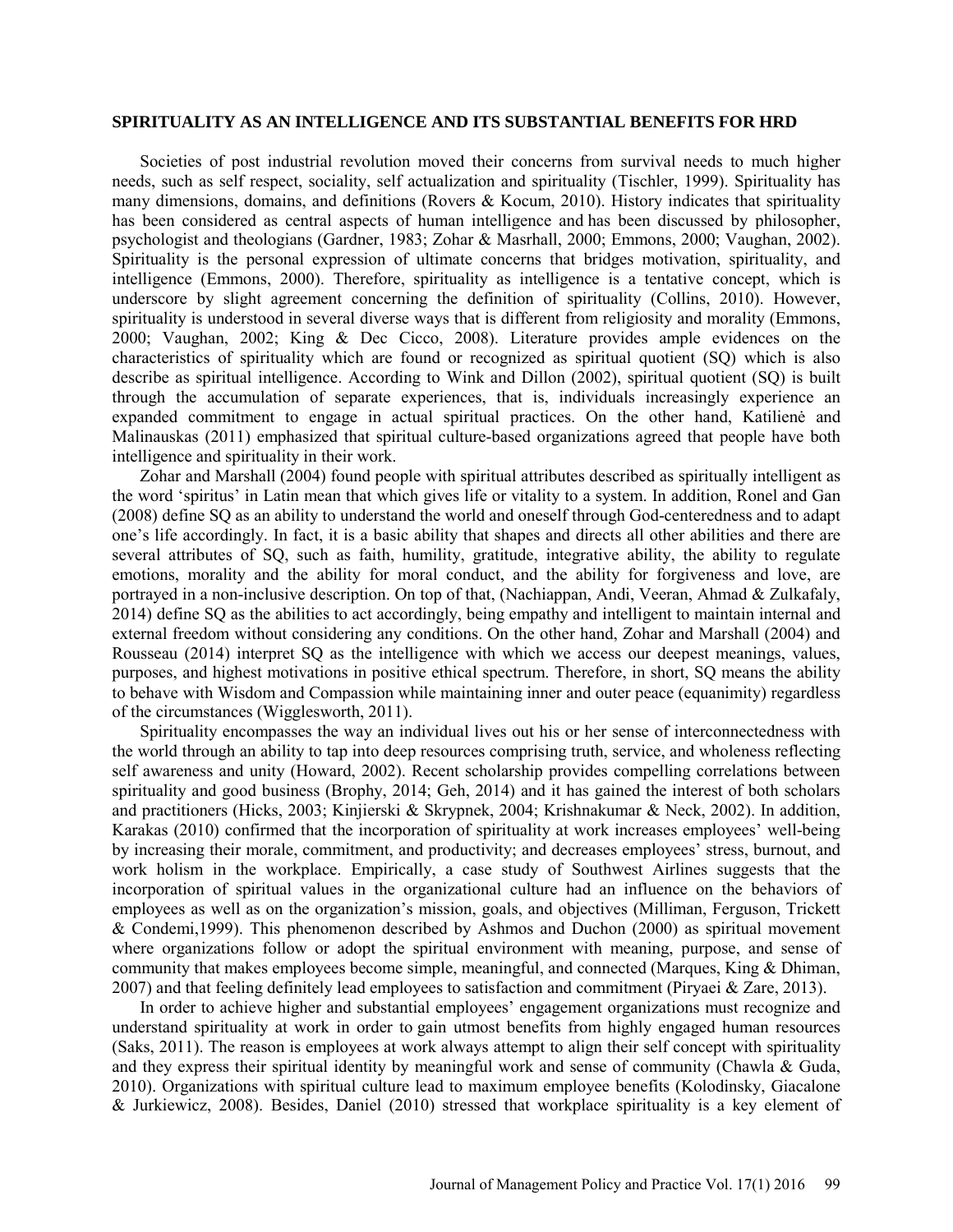organizations culture that fosters trust, creativity and respect, which would ultimately have a positive effect on team performance and can be helpful in resolving and avoiding ethical dilemmas at work (Gull & Doh, 2004).

Indeed, the promotion of spiritual values in the organization certainly enhance employee's organizational commitment, performance, morality and job satisfaction(Brophy, 2014; Van der Walt & De Klerk,2014; Gupta, Kumar & Singh, 2013; Bodia & Ali, 2012;Dehaghi, Goodarzi & Arazi, 2012; Willingham & Anderson, 2012; Altaf & Awan, 2011; Chawala & Guda, 2010; Issa & Plck, 2010; Pawar, 2009; Hall, Oates, Kinjerski & Skrypnek, 2008; Kolodinsky et al., 2008; Rego & e Cunha, 2008; Markow & Klenke, 2005; Milliman, Czaplewski & Ferguson, 2003). In a nutshell, the Holistic Human Resources Development (HHRD) model should incorporate the elements of IQ, EQ and SQ as their main contents in enhancing the quality and worthy of the employees in the organization. Below is the proposed diagram of the HHRD model to the organization.



*\*Emotions* 

control

\*Stress **Management** 

skills

skills

\*Conflict

**Management** 

\*Wisdom

of integrity,

\*Meaning

\*Compassion

*\*Transcendence* 

\*Spiritual values

honesty, respect.

*\*Humanization* 

\*Connectedness

# **FIGURE 2 PROPOSE HOLISTIC HUMAN RESOURCE DEVELOPMENT MODEL (HHRDM)**

### **CONCLUSION**

It is significantly noticed that current theoretical and practical base of HRD model missed spiritual dimension in its application. Researchers in principle agreed on the opinion that there has to be a holistic approach beyond traditional model for human resource development (Thakadipuram, 2010). Whereby, in the new world economy, human spirit is a core issue of business paradigm (Ashar & Lane-Maher, 2004). Moreover, the significance of individual spiritual attributes and competencies in organizational life treated as missing attribute in the literature (Gotsis & Kortezi, 2008). It is strange situation that the employee ethical and spiritual motives has been neglected that has worse effect on employees motivation (Guillén, et al., 2014) hence spiritual values is a central derive in adult learning and development (Merriam & Heuer, 1996). Consequently, leader must understand and recognize that spirituality at work place is the core value of organization (Petchsawang & Duchon, 2012) and there must be a holistic system of personal and cultural values where workplace spirituality and spiritual leadership are encouraged (Fry, Hannah, Noel & Walumbwa, 2011). In fact, employee's Spiritual Quotient (SQ) is a key contributor or predictor to work performance and builds structural relationships among different variables (Rani, Abidin & Hamid, 2013). As a result, managers must apply their collective intelligence (IQ, EQ, and SQ) in the

\*Knowledge

\*Skills

\*Abilities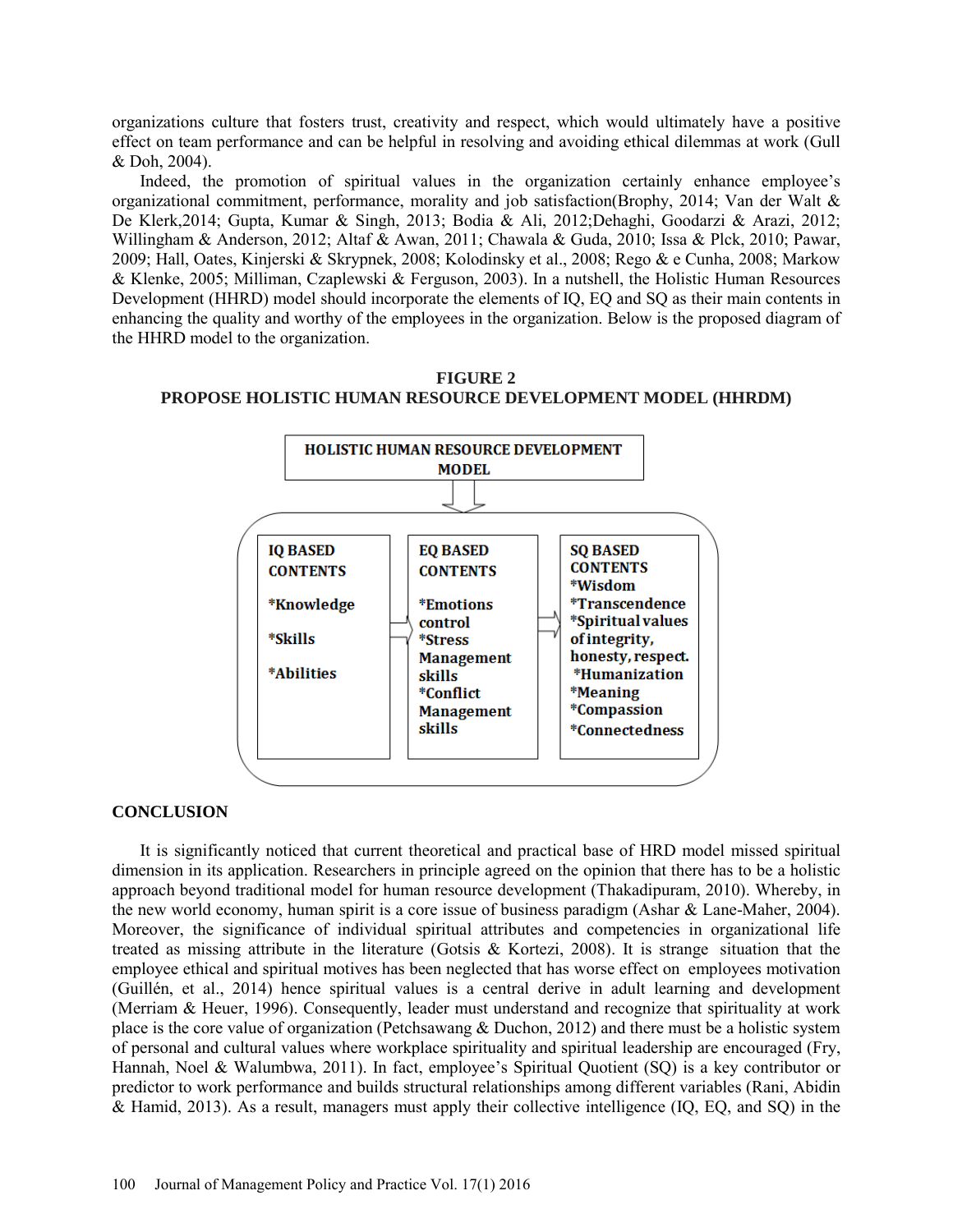process of decision making, thinking, and behaving at the work place (Ali, Bemby & Sentosa, 2013). Certainly, spiritual quotient (SQ) strengthen human integrative perception of wholeness and thinking beyond materialism, which push people towards spiritual path and also help them to cope with painful circumstances (Ronel & Gan, 2008).

We can deduce from the above significant sources as discussed in earlier sections which had given strong attention to the adoption of a holistic system for human resources development in the organization. Human resources development model needs to be re-designed and consideration of employees entire being (mind, body, and spirit) creates a climate for holistic flourishing of the employees (Poole, 2009). Moreover, Hoover, (2014) claimed that it is possible to design and implement spiritual actualization learning system within the organization. The comprehensiveness of this application is also supported by Ronel and Gan (2008) and they declared that spiritual intelligence cover all key domains of human functions that is the central capability to live one's life with values, motivation, intentions, emotions, and personality structure. The inclusion of SQ in the organization's HRD model will prosper humanization among employees as well as enhances commercial benefits to the organization (Ronel & Gan, 2008). However, further empirical study in the field of human resource development with proper consideration of the human spiritual quotient and its core dimensions still requires great attention.

# **ACKNOWLEDGMENT**

Researchers are thankful to Research Creativity and Management office (RCMO) and IPS fellowship scheme Universiti Sains Malaysia, 11800, Penang, Malaysia for providing the necessary facilities and support for conducting this research.

### **REFERENCES**

- Ali, J. H., Bemby, B., & Sentosa, I. (2013). The Intelligence, Emotional, Spiritual Quotients and Quality of Managers. *Global Journal of Management And Business Research, 1*3(3).
- Altaf, A., & Awan, M. A. (2011). Moderating Affect of Workplace Spirituality on the Relationship of Job Overload and Job Satisfaction. *Journal of business ethics, 104*(1), 93-99.
- Ashar, H., & Lane-Maher, M. (2004). Success and spirituality in the new business paradigm. *Journal of Management Inquiry, 13*(3), 249-260.
- Ashmos, D.P. & Duchon, D. (2000). Spirituality at Work: A Conceptualization and Measure. *Journal of Management Inquiry, 9*(2): 134-145.
- Beker, S. G. (1993). Human Capital. A. Theoretical and Empirical Analysis, with Special Reference to Education: The University of Chicago Press, Chicago
- Besharat, M. A. (2007). Psychometric properties of Farsi version of the Emotional Intelligence Scale-41 (FEIS-41).*Personality and Individual Differences, 43*(5), 991-1000.
- Bierema, L. L. (2009). Critiquing human resource development's dominant masculine rationality and evaluating its impact. *Human Resource Development Review, 8*(1), 68-96.
- Bodia, M. A. & Ali, H. (2012). Workplace spirituality: A spiritual audit of banking executives in Pakistan. *African Journal of Business Management* 6(11), pp. 3888-3897.
- Brophy, M. (2014). Spirituality Incorporated: Including Convergent Spiritual Values in Business. *Journal of business ethics*, *12*(3): 1-16.
- Burbach, M. E., Barbuto, J. E. Jr., & Wheller, D.W. (2003). 'Linking An Ability Model of Emotional Intelligence to Transformational Leadership behaviors [http://cpbacourses.crieghton.edu/MAM/2003/papers/burbach.doc.](http://cpbacourses.crieghton.edu/MAM/2003/papers/burbach.doc)
- Cascio, W. F. (2014). "Investing in HRD in Uncertain Times Now and in the Future." Advances in Developing Human Resources Oxford Publishers.
- Chawla, V. and Guda, S. (2010). "Individual Spirituality at Work and Its Relationship with Job Satisfaction, Propensity to Leave and Job Commitment An Exploratory Study among Sales Professionals." Journal of Human Values 16(2): 157-167.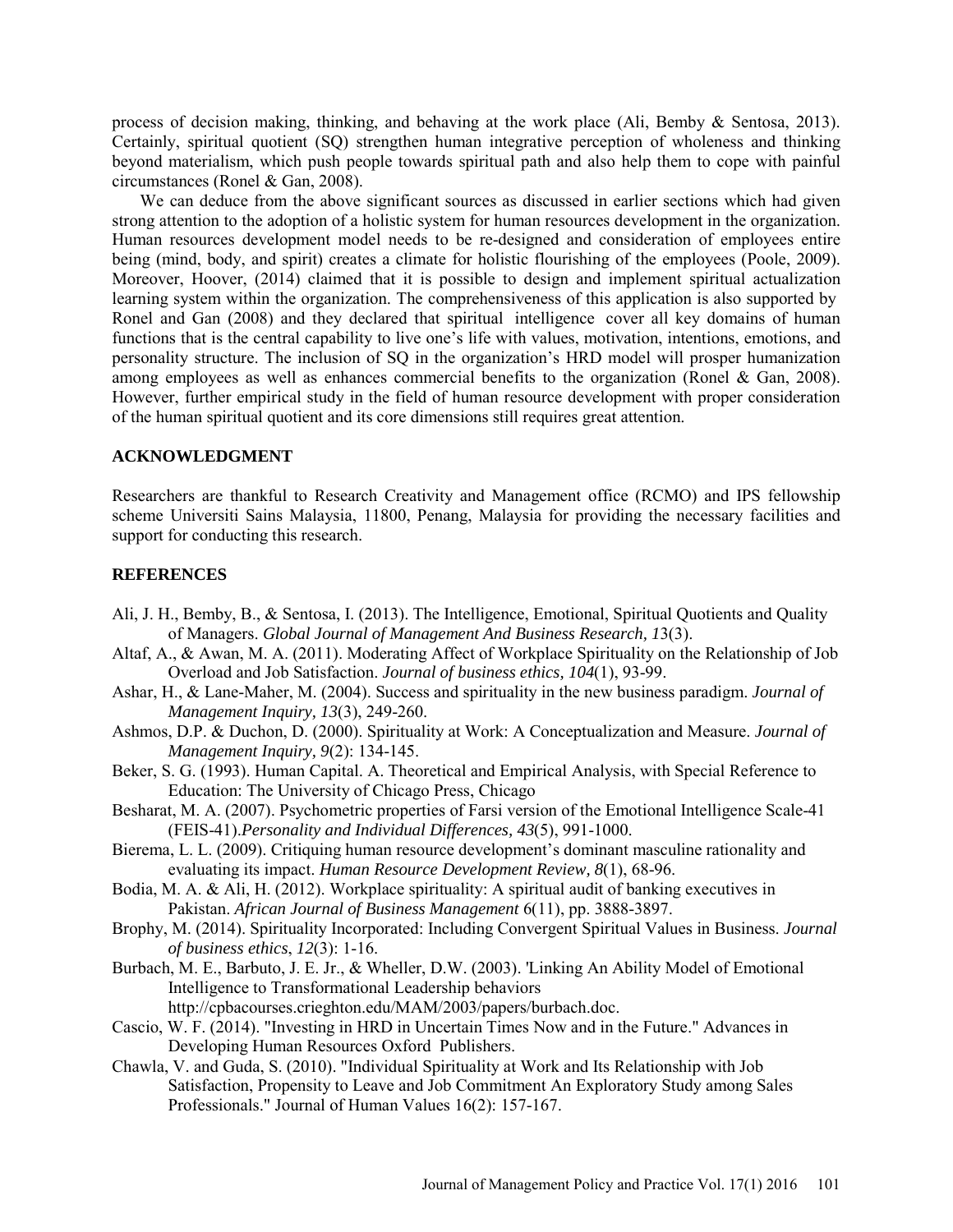- Cherniss, C. (2010). Emotional intelligence: New insights and further clarifications. Industrial and Organizational Psychology, 3, 183–191.
- Chiu, C., Hong, Y., & Dweck, C. S. (1994).Toward an integrative model of personality and intelligence: A general framework and some preliminary steps. In R. J. Sternberg & P. Ruzgis (Eds.), Personality and intelligence (pp. 104–134). New York: Cambridge University Press.
- Clardy, A. (2008). The strategic role of human resource development in managing core competencies. Human Resource Development International 11, no. 2: 183–97.
- Clarke, N. (2006). Emotional intelligence training: a case of caveat emptor*. Human Resource Development Review, 5*(4), 422-441.
- Collins, M. (2010). Spiritual intelligence: Evolving transpersonal potential toward ecological actualization for a sustainable future. World Futures, 66, 320-334.
- Covey Stephen, R. (1989). The Seven Habits of Highly Effective People: Restoring the Character Ethic. New York: Simon and Shuster.
- Daniel, J. L. (2010). "The effect of workplace spirituality on team effectiveness*." Journal of Management Development 29(*5): 442-456.
- Dehaghi, M. R., Goodarzi, M., & Arazi, Z. K. (2012). The Effect of Spiritual Values on Employees' Organizational Commitment and Its Models. *Procedia-Social and Behavioral Sciences, 62*, 159-166.
- Drucker, P.F. (1999). Management challenges for the twenty first century. New York: Harper Business.
- Edralin, D. M. (2011). Edralin, D. M. (2011). Edralin, D. M. (2011). Training and development practices of large Philippines companies. *Asia Pacific Business Review, 17*(02), 225-239.
- Elliott, C., & Turnbull, S. (Eds.). (2005). Critical thinking in human resource development (Routledge Studies in Human Resource Development). London, England: Routledge.
- Emmons, R. A. (2000). Is spirituality an intelligence? Motivation, cognition, and the psychology of ultimate concern. International *Journal for the Psychology of Religion, 10*(1), 3-26.
- Fenwick, T. and E. Lange (1998). "Spirituality in the workplace: The new frontier of HRD." Canadian Journal for the Study of Adult Education 12(1): 63-87.
- Friedman, T. L. (2005). The world is flat: A brief history of the twenty-first century. *New York: Farrar, Straus and Giroux*.
- Fry, L. W., Hannah, S. T., Noel, M., & Walumbwa, F. O. (2011). Impact of spiritual leadership on unit performance. *The Leadership Quarterly, 22*(2), 259-270.
- Garavan, T. N. (2007). A strategic perspective on human resource development. *Advances in Developing Human Resources, 9*(1), 11-30.
- Garavan, T. N., Heraty, N., & Barnicle, B. (1999). Human resource development literature: current issues, priorities and dilemmas. *Journal of European Industrial Training, 23*(4/5), 169-179.
- Gardner, H. (1983). Frames of mind: The theory of multiple intelligences. New York, NY: Basic Books.
- Gardner, H. (2000). A case against spiritual intelligence. The International Journal for the Psychology of Religion, 10(1), 27-34. doi: 10.1207/S15327582IJPR1001\_3.
- Geh, E. Z. (2014). Organizational spiritual leadership of worlds "made" and "found": An experiential learning model for "feel". Leadership and Organization Development Journal, 35(2), 137-151.
- Giroux, G. (2008). What went wrong? Accounting fraud and lessons from the recent scandals.Social Research, 75, 1205-1238.
- Goleman, D. (1995). Emotional intelligence: Why it can matter more than IQ. New York: Bantam.
- Gotsis, G. and Z. Kortezi (2008). "Philosophical foundations of workplace spirituality: A critical approach." *Journal of business ethics 78*(4): 575-600.
- Guillén, M., Ferrero, I., & Hoffman, W. M. (2014). The Neglected Ethical and Spiritual Motivations in the Workplace. *Journal of business ethics*, 1-14.
- Gull, G., & Doh, J. (2004). The "transmutation" of the organization: Toward a more spiritual workplace. Journal of Management Inquiry, 13, 128–139.
- Gupta, A. K., & Govindarajan, V. (2000). Knowledge flows within multinational corporations. Strategic Management Journal, 21, 473-496.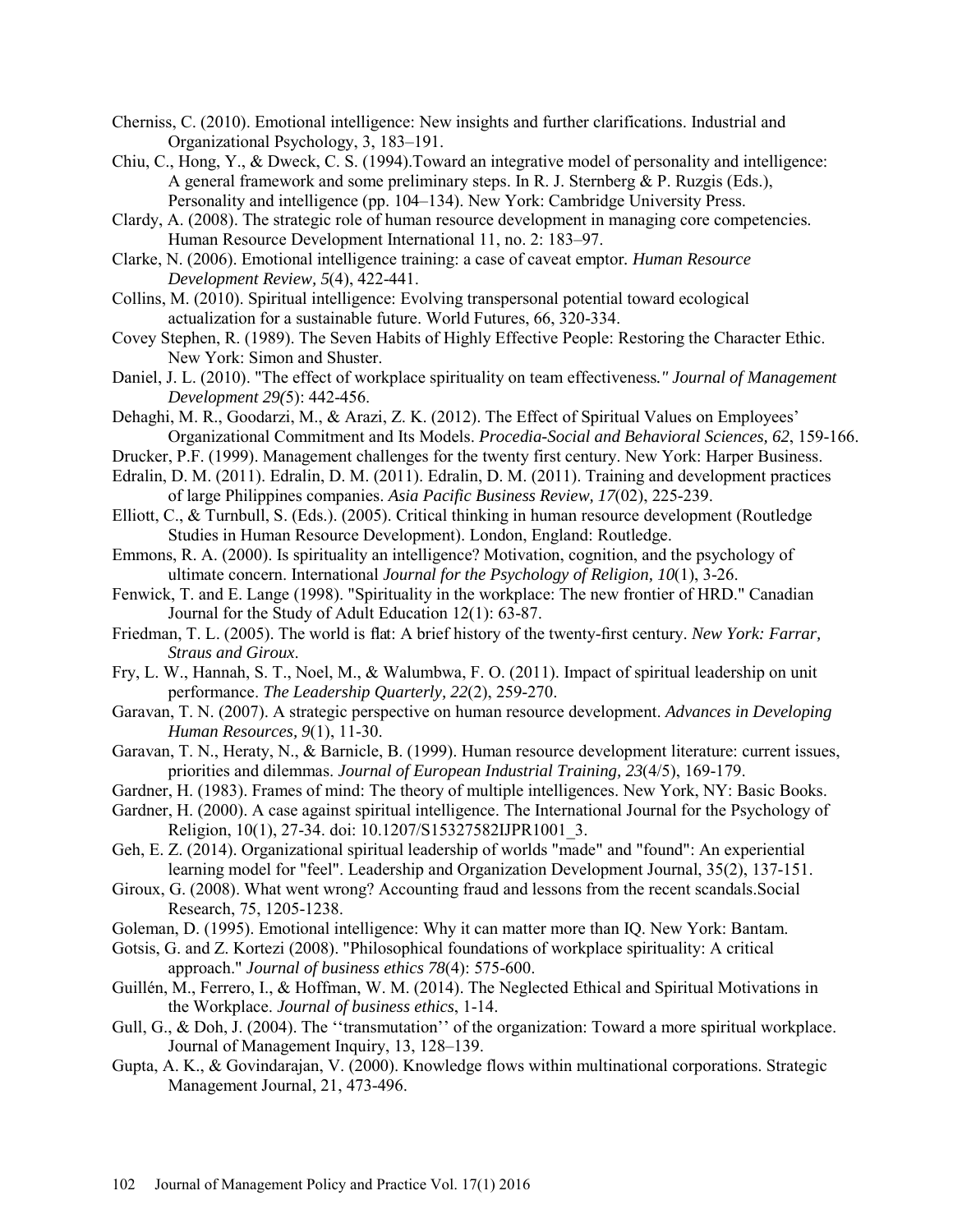- Gupta, M., Kumar, V., & Singh, M. (2013). Creating satisfied employees through workplace spirituality: A study of the private insurance sector in<http://dx.doi.org/10.1007/s10551-013-1756-5>Punjab (India). Journal of Business Ethics, 122, 1-10.
- Hall, M., Oates, K. L., Anderson, T. L., & Willingham, M. M. (2012). Calling and conflict: The sanctification of work in working mothers. *Psychology of Religion and Spirituality, 4*(1), 71.
- Harrison, R. (1997)Employees Development, Institute of personnel and development ,London.
- Hicks, D. A. (2003). Religion and the workplace pluralism, spirituality, leadership. Cambridge: Cambridge University Press.
- Holton, E.F.(2000). Classifying and defining the performance paradigm of HRD. Proceedings of the Academy of Human Resource Development, North Carolina: AHRD
- Hoover, J. D. (2014). How "whole" is whole person learning? An examination of spirituality in experiential learning. *Developments in Business Simulation and Experiential Learning, 34*(6), 26-35,
- Howard, S. (2002). A spiritual perspective on learning in the workplace. Journal of managerial psychology, 17(3), 230-242.
- Issa, T., & Pick, D. (2010). Ethical mindsets, spirituality and aesthetics in an Australian business context. *Journal of Human Values, 16*(1), 37-47.
- Jackson, S. E., Schuler, R. S., & Jiang, K. (2014). An Aspirational Framework for Strategic Human Resource Management. *The Academy of Management Annals, 8*(1), 1-56.
- Karakas, F. (2010). Spirituality and performance in organizations: A literature review. *Journal of business ethics, 94*(1), 89-106.
- Katilienė, R., & Malinauskas, Ž. (2011). SPREAD OPTIONS OF HIGH SPIRITUAL INTELLIGENCE CULTURE IN BUSINESS ORGANIZATIONS. *Human Resources: The Main Factor of Regional Development 8*(5), 157-168.
- Kim, S., & McLean, G. N. (2012). Global talent management: Necessity, challenges, and the roles of HRD. *Advances in Developing Human Resources, 14*(3), 566-585.
- King, D. B. (2008). Rethinking claims of spiritual intelligence: A definition, model, & measure. Unpublished master's thesis, Trent University, Peterborough, ON, Canada.
- Kinjerski, V., & Skrypnek, B. J. (2008). The promise of spirit at work: increasing job satisfaction and organizational commitment and reducing turnover and absenteeism in long-term care. *Journal of gerontological nursing, 34*(10), 17.
- Kolodinsky, R. W., Giacalone, R. A., & Jurkiewicz, C. L. (2008). Workplace values and outcomes: Exploring personal, organizational, and interactive workplace spirituality. *Journal of Business Ethics, 81*(2), 465-480.
- Kouzes, J.M., and B.Z. Posner. (2007). The leadership challenge. 4th edn. San Francisco, CA: Jossey-Bass.
- Kuchinke, K. P. (2013). "Human Agency and HRD Returning Meaning, Spirituality, and Purpose to HRD Theory and Practice." *Advances in Developing Human Resources 15*(4): 370-381.
- Kuchinke, K. P. (2013). "HRD as design science." *Human resource development international 16*(4): 369-373.
- Li, J. and Huang, J. (2011). "A review of the Ninth International Conference of the Academy of Human Resource Development (Asia Chapter) in Shanghai, China: workplace learning and sustainable development for individual, organization and society." *Human resource development international 14*(4): 493-502.
- MacKenzie, C., Garavan, T. N., & Carbery, R. (2011). Understanding and preventing dysfunctional behavior in organizations conceptualizing the contribution of Human Resource Development. *Human Resource Development Review, 10*(4), 346-380.
- Markow, F., & Klenke, K. (2005). The effects of Personal meaning and calling on Organizational Commitment: An empirical investigation of Spiritual Leadership. *International Journal of Organizational Analysis, 13*(1), 8-27.
- Marques, J., Dhiman, S., & King, R.(2007).Spirituality in the Workplace: What It Is, Why It Matters, How to Make It Work for You (Personhood Press, Fawnskin, CA).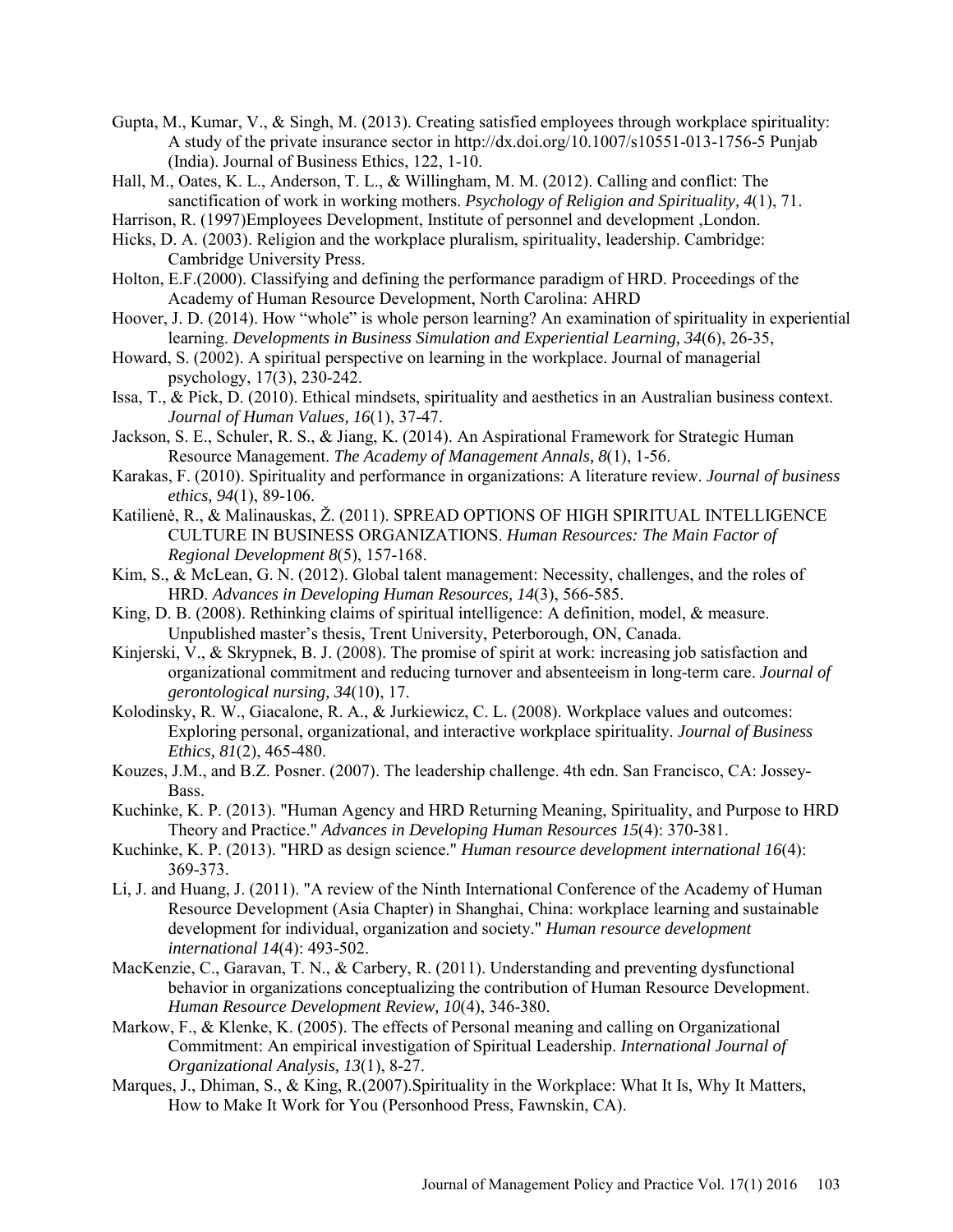- Marques, J. (2005). HR's crucial role in the establishment of spirituality in the workplace. *Journal of the American Academy of Business, 7*(2), 27-31.
- Marsick, V. J., & Watkins, K. (1999). Facilitating learning organizations: Making learning count. London, England: Gower Press.
- Martynov, A. (2009). Agents or stewards? Linking managerial behavior and moral development. *Journal of Business Ethics, 90*(3), 239-249.
- Mayer, J. D. & Salovey, P. (1997). 'What is Emotional Intelligence?,' In P. Salovey and D. Sluyter (Eds.), Emotional development and emotional intelligence (pp3-31). New York: Basic Books.
- Mayer, J. D. (2005). A tale of two visions: Can a new view of personality help integrate psychology? *American Psychologist, 60*(4), 294-311.
- McGraw, P. (2014). "A Review of Human Resource Development Trends and Practices in Australia: Multinationals, Locals, and Responses to Economic Turbulence." *Advances in Developing Human*, *12*(2), 33-47,
- Merriam, S. B., & Heuer, B. (1996). Meaning-making, adult learning, and development: A model with implications for practice. *International Journal of Lifelong Education, 75*(4), 243-255
- Milliman, J., Czaplewski, A. J., & Ferguson, J. (2003). Workplace spirituality and employee work attitudes: An exploratory empirical assessment. Journal of organizational change management, 16(4), 426-447.
- Milliman, J., Ferguson, J., Trickett, D., & Condemi, B. (1999). Spirit and community at Southwest Airlines: An investigation of a spiritual values-based model. *Journal of Organizational Change Management, 12*(3), 221-233.
- Nachiappan, S., Andi, H. K., Veeran, V. P., Ahmad, A. I., & Zulkafaly, F. H. M. (2014). Analysis of Cognition Integration in Intelligence Quotient (IQ), Emotional Quotient (EQ) and Spiritual Quotient (SQ) in Transforming Cameron Highlands Youths through Hermeneutics Pedagogy. *Procedia-Social and Behavioral Sciences, 112*, 888-897
- Neisser, U., Boodoo, G., Bouchard, T. T., Jr., Boykin, A. W., Brody, N., Ceci, S. J., Halpern, D. F., Loehlin, J. C., Perloff, R., Sternberg, R. J., & Urbina, A. (1996). Intelligence: *Known and unknowns. American Psychologist, 51*(1), 77–101.
- Noe, R., (2002). Employee training and development, (2nd ed), New York: McGraw–Hill.
- O'Donnell, D., McGuire, D., & Cross, C. (2006). Critically challenging some assumptions in HRD. *International Journal of Training & Development, 10*(1), 4-16.
- Pandey, A., Gupta, R. K., & Arora, A. P. (2009). Spiritual climate of business organizations and its impact on customers' experience. *Journal of business ethics, 88*(2), 313-332.
- Pawar, B. S. (2009). Individual spirituality, workplace spirituality and work attitudes: An empirical test of direct and interaction effects. *Leadership & Organization Development Journal, 30*(8), 759-777.
- Petchsawang, P. and D. Duchon (2012). Workplace spirituality, meditation, and work performance. *Journal of management, spirituality & religion 9*(2): 189-208.
- Pinker, S. (1997). How the mind works. New York: Norton.
- Piryaei, S. &Zare, R,(2013). "Workplace Spirituality and Positive Work Attitudes: the Moderating Role of Individual Spirituality." Indian Journal of Economics and Development 1(4): 91-97.
- Rani, A. A., Abidin, I., & Hamid, M. (2013). The impact of Spiritual Intelligence on Work Performance: Case studies in government Hospitals of East Coast of Malaysia. *The Macrotheme Review, 2*(3).
- Rego, A., & e Cunha, M. P. (2008). Workplace spirituality and organizational commitment: an empirical study*. Journal of Organizational Change Management, 21*(1), 53-75.
- Ronel, N., & Gan, R. (2008). The experience of spiritual intelligence. *The Journal of Transpersonal Psychology, 40*(1), 100-119.
- Rousseau, D. (2014). A systems model of spirituality. Zygon®, 49(2), 476-508.
- Russ‐Eft, D., Watkins, K. E., Marsick, V. J., Jacobs, R. L., & McLean, G. N. (2014). What do the next 25 years hold for HRD research in areas of our interest? *Human Resource Development Quarterly, 25*(1), 5-27.